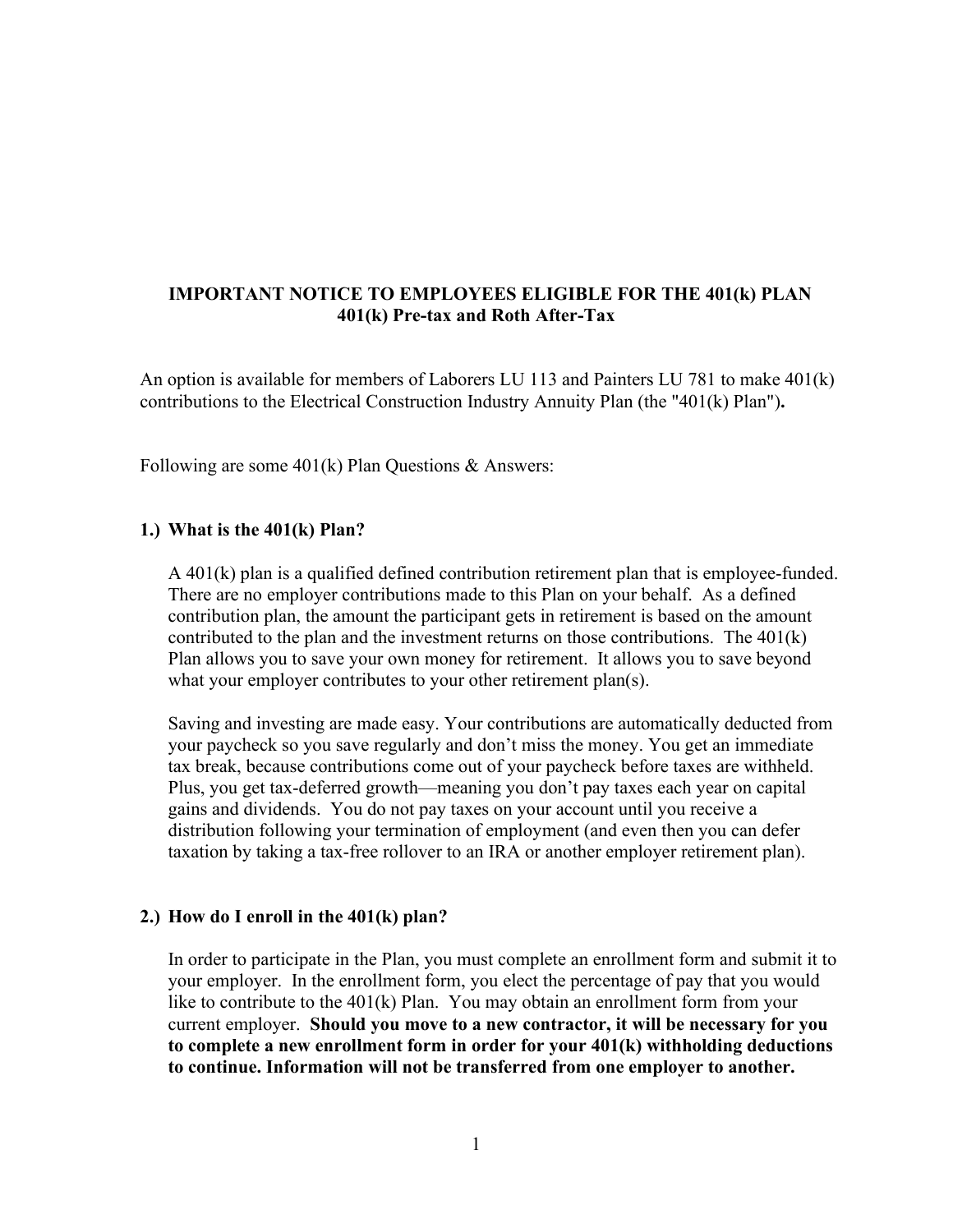You can stop making contributions into the plan at any time. However, you may only re-start contributions on one of the semi-annual enrollment dates June and December) unless otherwise specified by your individual employer.

You will receive an enrollment kit from John Hancock Retirement Plan Services once your first contribution is received. The first contribution will be invested in a target date portfolio based on your birth date. You may change your investment choices 24 hours a day, seven days a week by using John Hancock Retirement Plan Services account management system. Access the system online at [www.mylife.jhrps.com](http://www.mylife.jhrps.com/) (MyLifeNow) or toll-free at 1-833-388-6466 (1-833-38UNION).

You will need to set up a User ID and PIN/Password, then got to the "Manage My Account" tab and select "Investment Election Change." You will be able to select your investments from that screen.

# **3.) May employee elective deferral (401k type) contributions be transferred to my home local?**

No. Only contributions, which an employer is required to make on a participant's behalf, may be transferred.

### **4.) How much can I contribute to the plan?**

You will have the option of deferring up to 75% from your paycheck into the plan. Keep in mind that each calendar year, tax laws limit pre-tax and after-tax savings to a maximum dollar amount. For example, the limit for participants under the age of 50 in 2022 is \$20,500. Participants age 50 or older are allowed to contribute up to an additional \$6,500 under current tax laws in 2022. This amount is subject to change annually.

### **5.) What happens if I put more than the federally mandated tax limit listed above?**

You will have the amount of money you over-contributed into the plan returned to you and you will be responsible for reporting that amount as income. For example, if you are age 30 and choose to have 20% of your pay deducted from your pay which resulted in a total contribution of \$21,000, then \$500 would be returned to you by the 401(k) Plan, and you would report that amount as income.

### **6.) What investment options are available to me under the 401(k) plan?**

The 401(k) Plan's Trustees have retained John Hancock Retirement Plan Services to serve as the recordkeeper for the Plan. You can choose from 24 funds selected by the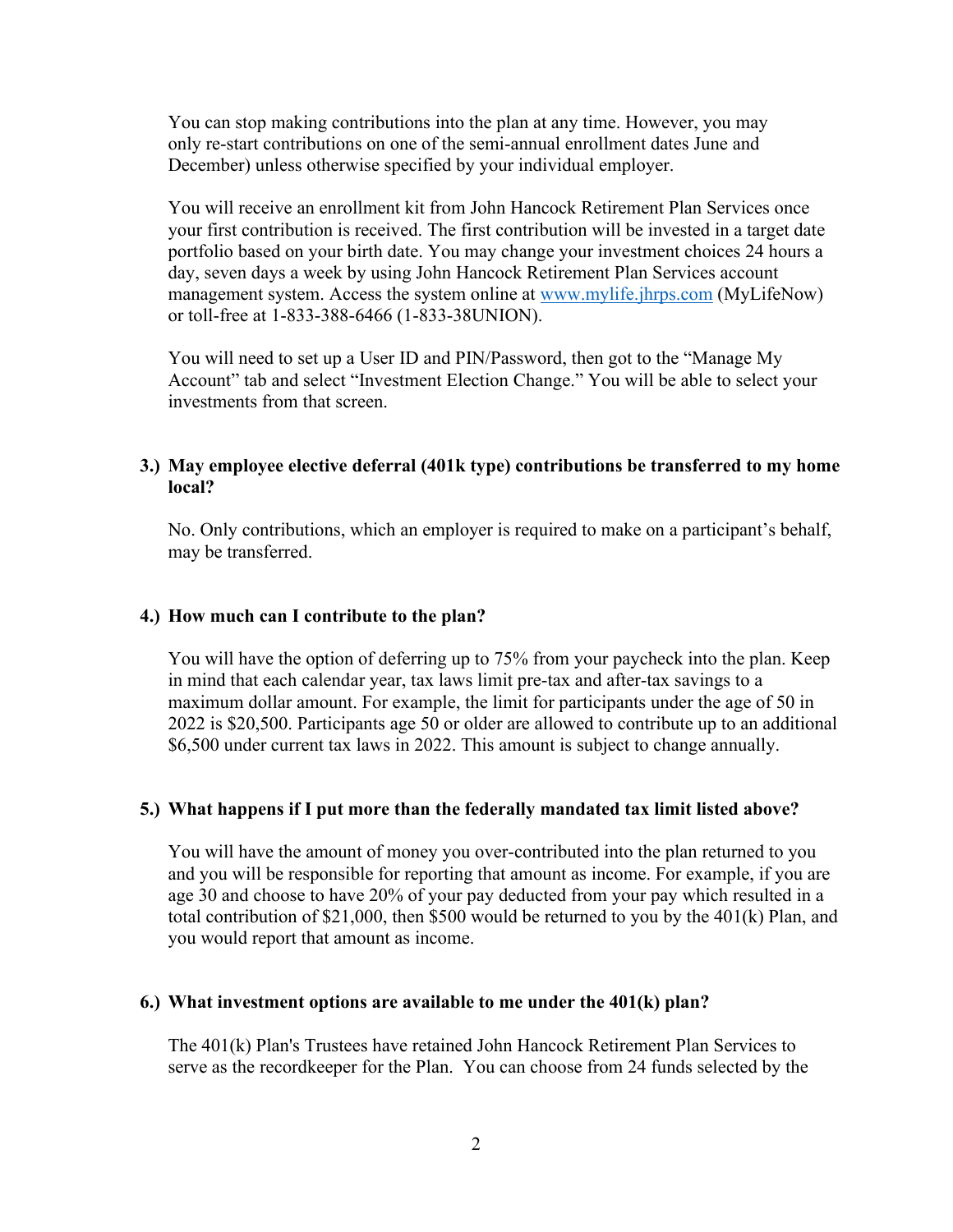Trustees of the 401(k) Plan, including eleven target date retirement funds and two asset allocation funds in which to invest. The target date funds are one-step options that make it easy for you to invest for retirement. They are "targeted" to help meet your retirement needs, based upon your estimated retirement date. Each fund is professionally managed and automatically adjusted with a specific target retirement date in mind.

You may change your investment choices 24 hours a day, seven days a week by using John Hancock Retirement Plan Services account management system. Access the system online at [www.mylife.jhrps.com](http://www.mylife.jhrps.com/) (MyLifeNow) or toll-free at 1-833-388-6466 (1-833-38UNION).

You can access the system after your first contribution has been invested with John Hancock Retirement Plan Services. You'll need to set up a User ID and PIN/Password, then go to the "Manage My Account" tab and select "Investment Election Change." You'll be able to select your investments from that screen.

If you do not make a choice for your investments, your contributions will be invested in a target date retirement fund most suitable for you, based on your date of birth. You can change your investment mix at any time through MyLifeNow website.

## **7.) When can I get my money out of the Plan?**

Distributions. You can receive a distribution of your Plan account after you terminate employment with an employer participating in the Plan. The Plan does not allow loans or in-service distributions while you are still in covered employment (employment with a participating employer). Distributions are allowed as follows:

- (a) Disability. If you are totally disabled, you can receive a distribution of your account at any age.
- (b) Age 55. If you have attained age 55 and terminated covered employment, you can request a distribution at any time.
- (c) Less than \$1,000. If your account is less than \$1,000, and you have terminated covered employment for a period of 12 months, then you will receive a lump sum distribution of your account.
- (d) Six-Month lapse in Cover Employment. If you terminate employment with an employer that contributes to the Plan on your behalf at any age, you may elect to receive a distribution of your account after a 6-month lapse in covered employment. If your account balance equals less than \$5,000, you must elect to receive your entire account balance. If your account balance equals \$5,000 or more, you must elect to receive at least \$5,000.

### **8.) Am I vested in my contributions to the Plan?**